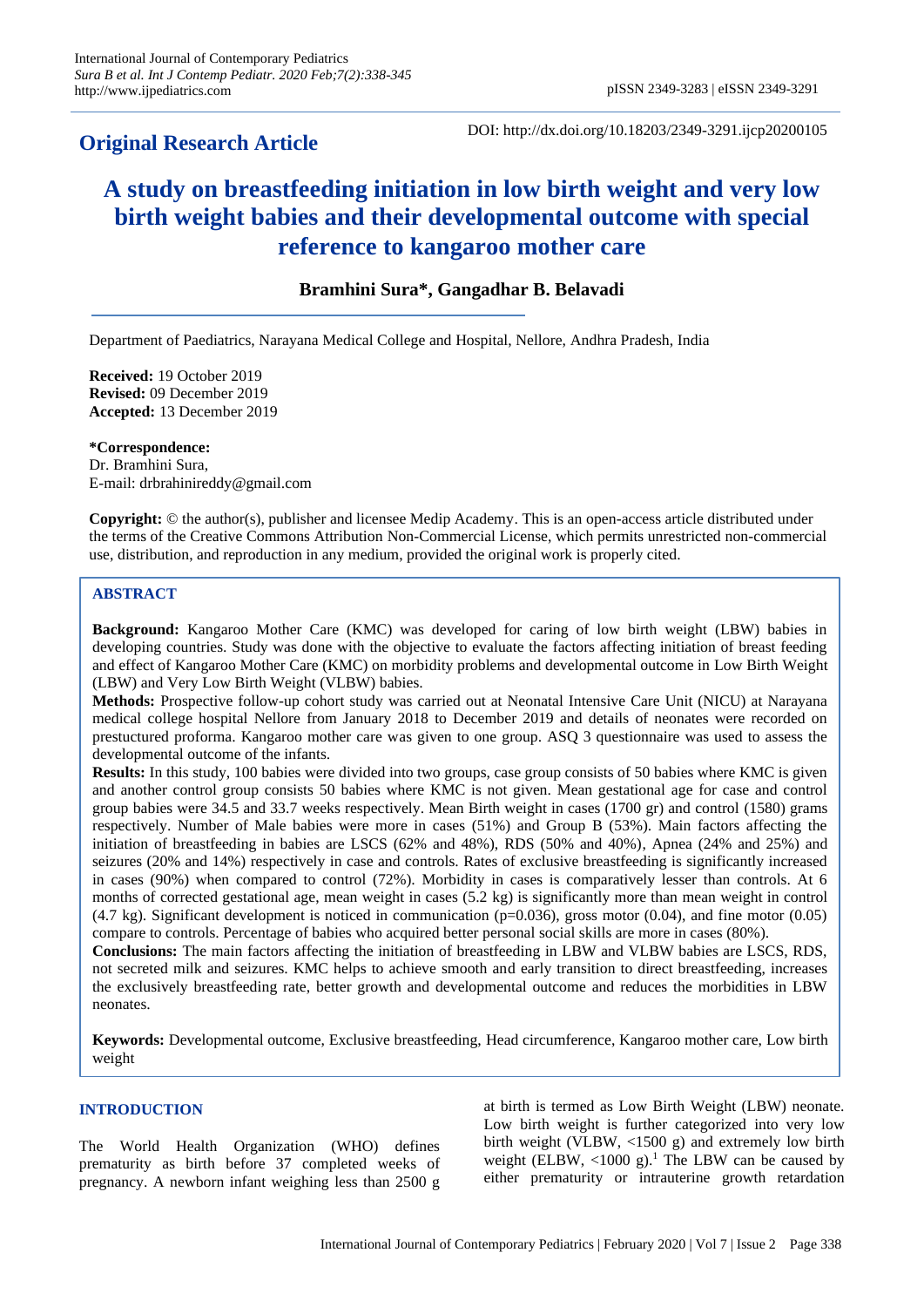(Small for Gestational Age or SGA). Globally, it is estimated that 15-20% of all births, or >20 million newborns annually, are low birth weight infants. <sup>2</sup> The incidence of Low Birth Weight (LBW) in India varies between 25-30% and of which 60-65% are because of Intra Uterine Growth Retardation (IUGR). <sup>3</sup> Majority of LBW neonates in India weigh between 2000-2499 g. According to the National Neonatal Perinatal Database of the National Neonatology Forum, India; the incidence of LBW in tertiary care centers is 32.8 percent with only 14% neonates weighing less than 2000 g. We are home to eight million LBW infants born each year and around three fourths of them are delivered at full term of gestation.4,5

LBW is the most significant factor contributing to neonatal mortality and morbidity. These neonates are at higher risk of asphyxia, sepsis, hypothermia, and feeding problems, etc. Common illnesses tend to be more severe and last longer in this group. Apart from immediate problems, LBW neonates are prone to long term disorders like infections, malnutrition, and neurodevelopmental disabilities. <sup>6</sup> Medical advances in NICU coupled with program to regionalizing perinatal care have improved survival of VLBW who are prone for long term complications as compared to their term counterparts. 7-10 Proper feeding practices during infancy and childhood might permanently shape individual's life course. Feeding practices which comprise of exclusive breastfeeding and complementary feeding can be a support to the child. To a large extent, breast milk is more than just food. It is also a potent medicine that is tailored to the needs of each child. Breast Feeding (BF) is well known since ancient age and has been practiced universally. National Family Health Survey (NFHS) reports that 96 % of children in India are breast fed. Kangaroo Mother Care can be a very effective intervention in optimizing the neonatal outcome in low birth babies. Kangaroo Care (KC) or Skin to Skin Care (SSC) is the method of placing an infant between or on the mother's breasts dressed only in a hat and nappy so that the frontal contact of mother and baby is skin to skin.<sup>11</sup> The exclusive breast fed number is just 43% in the age group 0-6 months all over the world. In low and middle income countries children aged <6 months age who received top feeds in addition to breast milk were up to 2.8 times more likely to die than their exclusively breast fed counterparts; the risk of dying was 14 fold higher among those not breastfed at all.<sup>12</sup> In high and low income countries alike, long periods of breastfeeding are seen to be associated with higher intelligence scores and there is evidence that this transformed into improved academic performance and earnings capacity is increased to longer periods. Inspite of intensive efforts by the various governments, NGO's and WHO across the world, breastfeeding rates are still unsatisfactory especially in the developing world. 13-16 Breast feeding alone for initial 6 months is the most cost effective method for reducing infant deaths due to Diarrhoea, ARI and other infectious agents. Good breastfeeding practices can save up to 2.5

lakhs deaths annually occurring due to diarrhoea and acute respiratory tract infections. Breastfeeding also reduces the incidence and severity of various chronic ailments occurring later in life. Other benefits of breastfeeding include lower incidence of various cancers in mother, spacing and early gain of pre-pregnancy weight. Kangaroo Mother Care (KMC) is a nonconventional low-cost method of newborn care. It is one of the methods for protecting high-risk Low-Birthweight (LBW) and premature infants against developmental delay. It was introduced as a substitute for incubators and has become an effective and cost-effective alternate approach for providing thermal care of preterm and LBW infants thereby reducing the risk of mortality in this highly vulnerable group. Evidence show that with improved survival rate of VLBW and LBW infants, there is also increased rate of neurodevelopmental handicap. Along with this evidence, even some reports have shown improved survival without increased rates of handicap. 17

Aim of the study was to determine the factors affecting the initiation of breast feeding in LBW, VLBW babies and to describe the role of kangaroo mother care in terms of morbidity patterns and developmental outcome at 6 months of corrected gestational age.

#### **METHODS**

#### *Source of data*

This prospective study of one year was conducted at the Neonatal intensive care in Narayana medical college Nellore. Author included all LBW (1500-2499 grams) and VLBW (1000-1499 grams) who gave consent to participate in the study.

#### *Sample size*

During one year of study period, all LBW (1500-2499 grams) and VLBW (1000-1499 grams) who gave consent for the study and stratified inclusion criteria were included in the study. A total of 50 subjects were included in each group based on the calculated sample size.

#### *Inclusion criteria*

- All LBW (1500-2499 grams) and VLBW (1000-1499 grams) irrespective of gestational age admitted to Neonatal intensive care within 24 hours of birth.
- The mother who gave consent for the study.
- Mothers who agreed for giving kangaroo mother care and regular follow-up till 6months of corrected gestational age.

#### *Exclusion criteria*

- Presence of lethal congenital anomalies or who sustained birth asphyxia
	- Death in the hospital stay
	- The mothers who did not give consent for study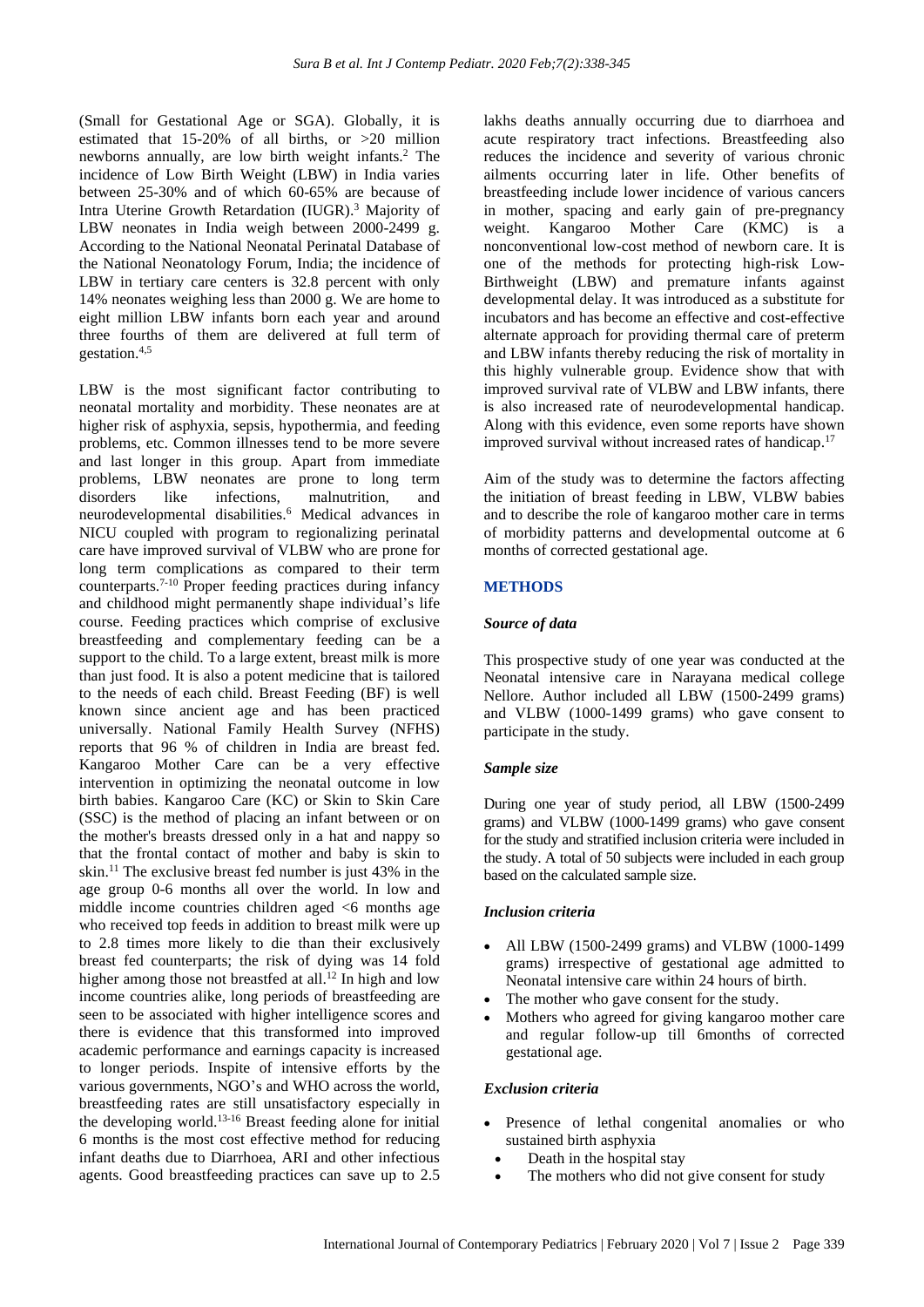## *Materials used*

- ESSAE sensitive balance measuring scale
- **Infantometer**
- Non-stretchable tape
- Fenton preterm growth charts 2013
- WHO MGRS 2006 charts for girls and boys
- Corrected gestational age calculated by using formula
- (Chronological Age) (weeks or months of prematurity)
- Tailored smooth kangaroo care bag

#### *Data collection*

All LBW and VLBW babies who were admitted to Neonatal intensive care units of Bapuji and Chigateri district hospital which are attached to JJM medical college during the study period were included in the study after satisfying the inclusion criteria.

The purpose of the study along with importance of breastmilk and kangaroo mother care in growth and development of the baby was explained to both the parents and who gave consent for to participate in the study were included. Data of these babies were collected and documented in preformed structured questionnaire, after taking consent from the parents. Data regarding personal history of mother, family history, obstetric history, socio-economic status, pregnancy complications, and reason for LSCS, Birth history were collected from mother. Reason for NICU admission and reason for not initiating breastfeeding were ascertained after taking history and examining the baby and the information was documented in the questionnaire.

## *Anthropometry*

Anthropometric measurements were done to all the admitted babies in NICU. Weight was measured by using a single electronic weighing machine for all the babies to avoid error due to technical methods.

Length of the babies were measured by infantometer to the nearest 0.1 cm. Head circumference was measured using non-stretchable tape to the nearest 0.1 cm. The measurements were plotted on Fenton preterm growth charts 2013. Depending on the plot results, the babies were categorized into Small for Gestational Age (SGA), Appropriate for Gestational Age (AGA), Large for Gestational Age (LGA).

## *During NICU stay*

All babies were treated accordingly to their medical illness. The recordings of weight were done daily whereas the head circumference and length were measured only twice at the time of admission and discharge.

## *Feeding*

Feeding was started once there was an improvement in the baby's condition. The feeding guidelines was followed using WHO feeding of preterm low birth weight infant protocol. The mothers were counseled about the procedure of expression of breastmilk, feeding the baby with spoon, breastfeeding attachment with the help of breastfeeding counselors. Decision of choice of the feeding method (nasogastric tube feed or spoon/palladi feed/ direct breastfeed) was done by assessing baby's sucking reflex, swallowing sucking coordination, swallowing breathing coordination, corrected gestational age. Direct breastfeeding was started to baby after the attainment of corrected gestational age of 36 weeks and weight of more than 2 kilograms.

#### *Kangaroo Mother Care (KMC)*

KMC providers in the institution motivated mothers for giving KMC care by counseling them and showing KMC videos. Tailored smooth cloth bags were provided for the mothers to give kangaroo mother care. KMC was started once the baby was stabilized hemodynamically, with the frequency of 3 hours for 4 times in a day.

## *Follow up*

To avoid confusion during discharge time we calculated corrected gestational age of 2 months, 4 months, 6 months and informed mother to come on first Tuesday after crossing that date. Immunization was done during follow up itself. During follow up visit, we collected information regarding feeding issues, any difficulties in providing KMC, any health issues in babies, top feeds. Anthropometric measurements like weight, head circumference and length were measured during follow up and were recorded in WHO growth charts.

At 6 months of corrected gestational age, developmental assessment was done by using Ages and Stages 3 (ASQ3) questionnaire; this contains 5 divisions - communication, gross motor, fine motor, problem solving and social. Each division has a set of questions and cutoff value. Developmental assessment for all babies was carried out by two persons to avoid observational bias.

## *Control group*

Babies who were born during the study period and admitted previously in either of these NICUs without kangaroo mother care due to some reasons were included. The follow up of the control group babies was same as that of their counterpart.

## *Morbidity*

Baby illness which required hospital admission for more than 5 days was considered as morbidity.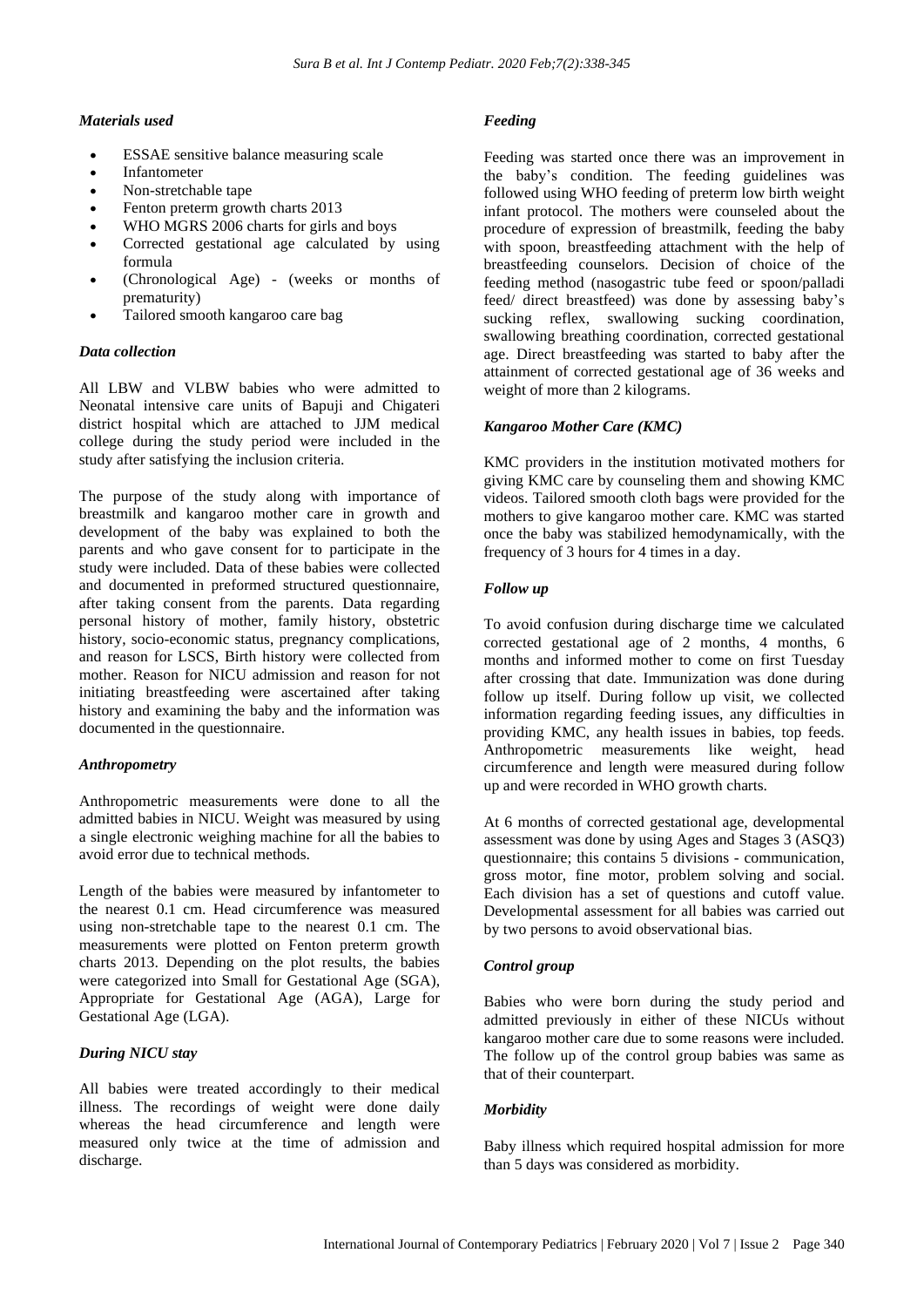#### *Statistical analysis*

Data was analysed using SPSS version 22 software. Descriptive statistics like frequency, percentages, measures of central tendency, measures of dispersion and inferential statistical tests like chi-square test, t-test were used. The statistical significance was evaluated at 95% confidence level  $(p<0.05)$ .

## **RESULTS**

In this present study, males were high in number in both case (51%) and control (53%) group. The mean gestational age of the mothers in case and control was  $34.1\pm2.3$  and  $33.2\pm2.12$  weeks respectively. The mean age of the mothers in case and control group was 24.2 and 22.5 years respectively. 99% were literate in cases

and 96% were literate in control group. In both the groups most mothers were primi gravida. In KMC group, 62% of the children delivered by LSCS and 48% in controls. In both the groups around 75% study participants had SGA, followed by AGA. In both the groups, more than 90% of the study participants had Apgar score >7 (Table 1).

The mean birth weight of the babies in cases and controls was1700 and 1580 gr respectively. The mean duration of stay in hospital in case and controls was nearly similar. 90% were exclusively breast fed in cases and 72% in control, with significant difference between the groups. 35% had health problems in cases and 65 % in control with significant difference. 50% of infants had respiratory distress with oxygen requirement among case group and 40% in control.

#### **Table 1: Demographic variables of control and Kangaroo mother care (KMC) groups.**

|                              | <b>Demographic variables</b> | <b>Control</b>  | <b>KMC</b>      | $\mathbf{p}$ |  |
|------------------------------|------------------------------|-----------------|-----------------|--------------|--|
| Maternal profile             | Age (years)                  | $22.5 \pm 2.45$ | $24.2 \pm 1.95$ | 0.08         |  |
| Socioeconomic status         | Class 1                      | 6%              | 20%             |              |  |
|                              | Class 2                      | 33%             | 36%             |              |  |
|                              | Class 3                      | 38              | 36              | 0.04         |  |
|                              | Class 4                      | 23%             | 8%              |              |  |
| <b>Educational</b> status    | Illiterates                  | 4%              | 1%              | 0.09         |  |
|                              | literates                    | 96%             | 99%             |              |  |
|                              | Primi                        | 65%             | 57%             |              |  |
|                              | Multi                        | 35%             | 43%             | 0.215        |  |
| Gravida                      | Single ton pregnancy         | 96%             | 97%             |              |  |
|                              | Multiple ton pregnancy       | 4%              | 3%              | 0.24         |  |
|                              | <b>LSCS</b>                  | 48%             | 62%             |              |  |
| Type of delivery             | Normal vaginl                | 52%             | 38%             | 0.08         |  |
| <b>Birth characteristics</b> | Mean GA (wks)                | $33.2 \pm 2.12$ | $34.1 \pm 2.3$  | 0.8          |  |
|                              | 28-30 wks                    | 5%              | 7%              |              |  |
|                              | 30-32 wks                    | 26%             | 24%             |              |  |
| Distribution of GA           | 32-34 wks                    | 37%             | 34%             |              |  |
|                              | 34-36 wks                    | 28%             | 30%             | 0.07         |  |
|                              | $>36$ wks                    | 4%              | 5%              |              |  |
| <b>Sex</b>                   | Male $(\%)$                  | 53%             | 51%             |              |  |
|                              | Female (%)                   | 47%             | 49%             | 0.08         |  |
|                              | Mean birth weight (grams)    | $1580 \pm 450$  | $1700 \pm 630$  | 0.001        |  |
| Distribution of birth weight | 1200-1399 g                  | 15%             | 18%             |              |  |
|                              | 1400-1599 g                  | 30%             | 32%             | 0.001        |  |
|                              | $1600 - 1800$ g              | 55%             | 50.%            |              |  |
|                              | Head circumference (cm)      | $30.5 \pm 1.45$ | $31.2 \pm 1.53$ | 0.12         |  |
|                              | Length (cm)                  | $40.9 \pm 2.5$  | $42.5 \pm 2.1$  | 0.09         |  |
|                              | <b>APGAR 1 MIN</b>           | $4 + 0.87$      | $4.2 \pm 0.9$   | 0.14         |  |
|                              | APGAR 5 min                  | $6.5 \pm 0.8$   | $6.3 \pm 0.7$   | 0.71         |  |
| Segregation of new-born      | <b>AGA</b>                   | 23%             | 24%             |              |  |
| according to Fenton 2013     | <b>LGA</b>                   | 3%              | $0\%$           | 0.245        |  |
| premature infants            | <b>SGA</b>                   | 74%             | 76%             |              |  |
|                              |                              |                 |                 |              |  |

AGA appropriate for gestatinal age, SGA small for getational age, GA gestational age, significant  $(p>0.05)$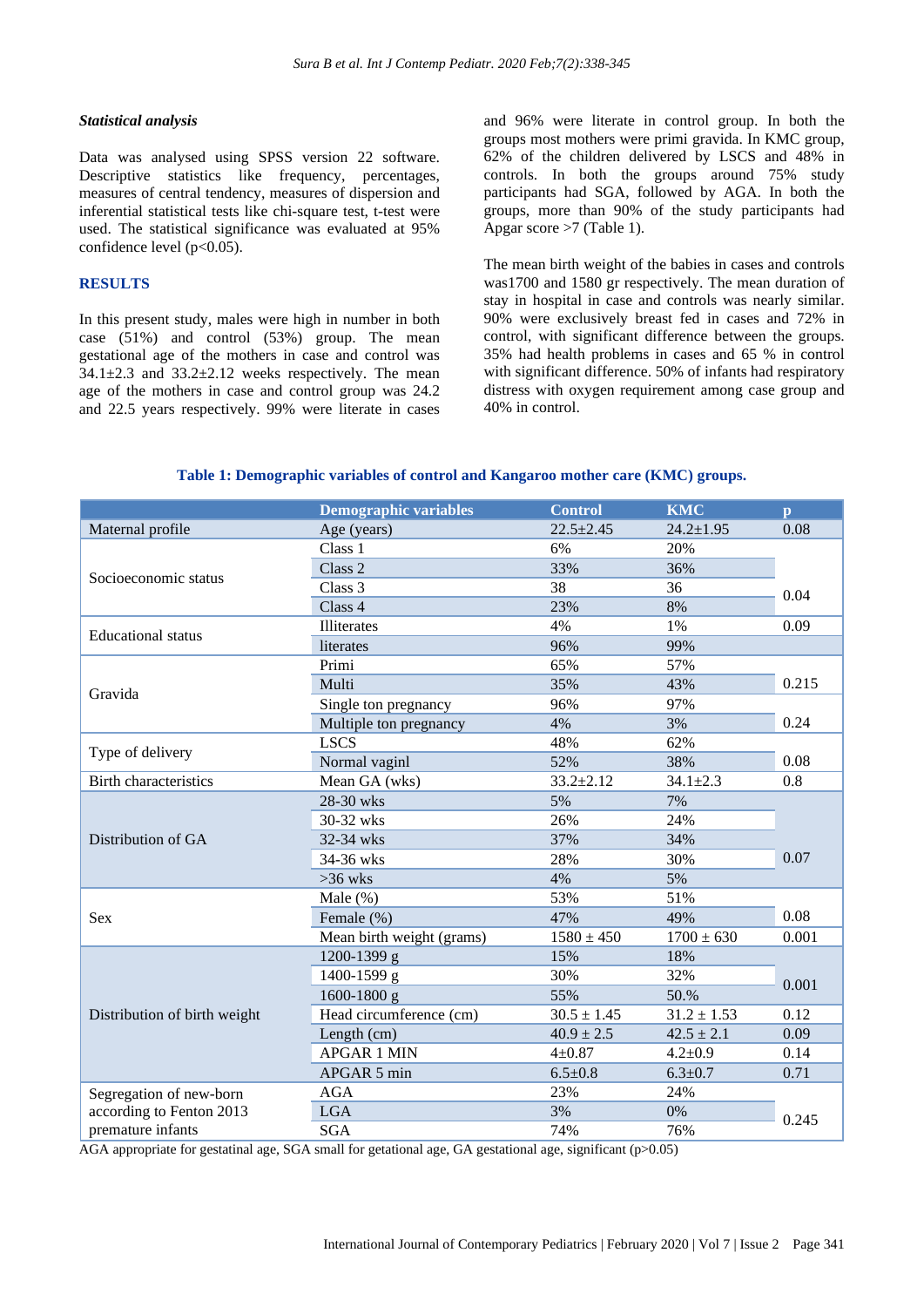NEC was observed in 38% and 30% of cases and control group. The incidence of apnea was found in 24% and 25% in cases and controls. At final follow up, the mean weight of the babies in the case group was 5.2 with mean difference of 3.9. The mean HC at the final follow up was also similar with no statistical significance (59.1 vs 58.5 cm) (Table 2).

|                                                        |                                                       | <b>Control</b> | <b>KMC</b>     | $\mathbf{p}$ |  |
|--------------------------------------------------------|-------------------------------------------------------|----------------|----------------|--------------|--|
| Personal social scores                                 | < 25.34                                               | 32%            | 28%            |              |  |
|                                                        | >25.34                                                | 68%            | 72%            | 0.06         |  |
| Problem solving scores                                 | $\leq$ 27.72                                          | 20%            | 17%            | 0.6          |  |
|                                                        | >27.72                                                | 80%            | 83%            |              |  |
| Fine Motor                                             | < 25.14                                               | 42%            | 23%            | 0.05         |  |
|                                                        | >25.14                                                | 58%            | 77%            |              |  |
| <b>Gross Motor</b>                                     | $\leq$ 22.25                                          | 38%            | 21%            | 0.002        |  |
|                                                        | >22.25                                                | 62%            | 79%            |              |  |
| <b>Communication</b> scores                            | $\leq$ 29.65                                          | 12%            | 10%            | 0.04         |  |
|                                                        | >29.65                                                | 88%            | 90%            |              |  |
| At 6 months of corrected<br>gestational age (Increase) | Weight (in kg)                                        | $3.4 \pm 0.45$ | $3.9 \pm 0.04$ | 0.04         |  |
|                                                        | Length (in cm)                                        | $18.5 \pm 2.9$ | $17.5 \pm 1.6$ | 0.004        |  |
|                                                        | <b>HC</b>                                             | $8.9 \pm 1.4$  | $8.2 \pm 1.2$  | 0.03         |  |
| 6 months of corrected<br>gestational age               | 6 months of corrected gestational age -Weight (in kg) | $4.78 \pm 0.7$ | $5.2 \pm 0.9$  | 0.000        |  |
|                                                        | 6 months of corrected gestational age -Length (in cm) | $40.5 \pm 1.5$ | $41.2 \pm 1.6$ | 0.813        |  |
|                                                        | 6 months of corrected gestational age -HC             | $58.5 \pm 2.9$ | $59.1 \pm 3.2$ | 0.67         |  |
|                                                        | health problems during follow-up                      | 65%            | 35%            | 0.015        |  |
|                                                        | Feeding Mixed                                         | 68%            | 33%            | 0.002        |  |
|                                                        | exclusive breast feeding                              | 72%            | 90%            | 0.000        |  |
|                                                        | Mean hospital stays                                   | 23%            | 3.1%           | 0.77         |  |
|                                                        | Percentage of IVH                                     | 12%            | 12%            | 0.05         |  |

## **Table 2: Variables in KMC and conventional care.**

#### **Table 3: Factors affecting the initiation of breast feeding in LBW and VLBW babies.**

|                                                     | <b>Control</b> | <b>KMC</b> | p     |
|-----------------------------------------------------|----------------|------------|-------|
| <b>NNHPT</b>                                        | 39%            | 56%        | 0.015 |
| <b>NNHET</b>                                        | 7%             | 4%         | 0.176 |
| <b>NEC</b>                                          | 30%            | 38%        | 0.09  |
| Not secreted milk                                   | 22%            | 29%        | 0.132 |
| Respiratory distress with<br>oxygen requirement-yes | 40%            | 50%        | 0.03  |
| Apnea                                               | 25%            | 24%        | 0.89  |
| <b>Seizures</b>                                     | 14%            | 20%        | 0.320 |
| Sepsis                                              | 13%            | 20%        | 0.07  |
| <b>LSCS</b>                                         | 48%            | 62%        | 0.08  |

A 90% and 88% of the infants in cases and control group had communication score > 29.65. In both the groups, most of the study participants' (Case-79%, Controls-62%) gross motor score was >22.25.

In both the groups, most of the study participants' fine motor score was >25.14 (Case - 77%, Control - 58%) (Table 3).

#### **DISCUSSION**

In the present study, the factors affecting the initiation of breast feeding in LBW, VLBW babies were studied. In the present study, males were high in number in both case (51%) and control (53%) group. Similar presentation of high frequency of male babies was noted in other studies. 18,19 The mean gestational age of the mothers in case and control was  $34.1 \pm 2.3$  and  $33.2 \pm 2.12$  weeks respectively. Similar significance was found in the study done by Gathwala G et al. 19

The mean age of the mothers in case and control group was 24.2 and 22.5 years respectively. In another study, the mean age of the mothers was  $27.75\pm5.45$  and  $28.10\pm6.03$  years among KMC given and not given group20. In this study, 99% were literate in cases and 96% were literate in control group.<sup>19</sup> Similar state of literacy was observed in other study by Narayan SCS et al. <sup>21</sup> In both the groups most mothers were primi gravida. This is in contrast with the study by Narayan SCS et al, where majority of the mothers were primigravida.<sup>21</sup> In KMC group, 62% of the children delivered by LSCS and 48% in controls.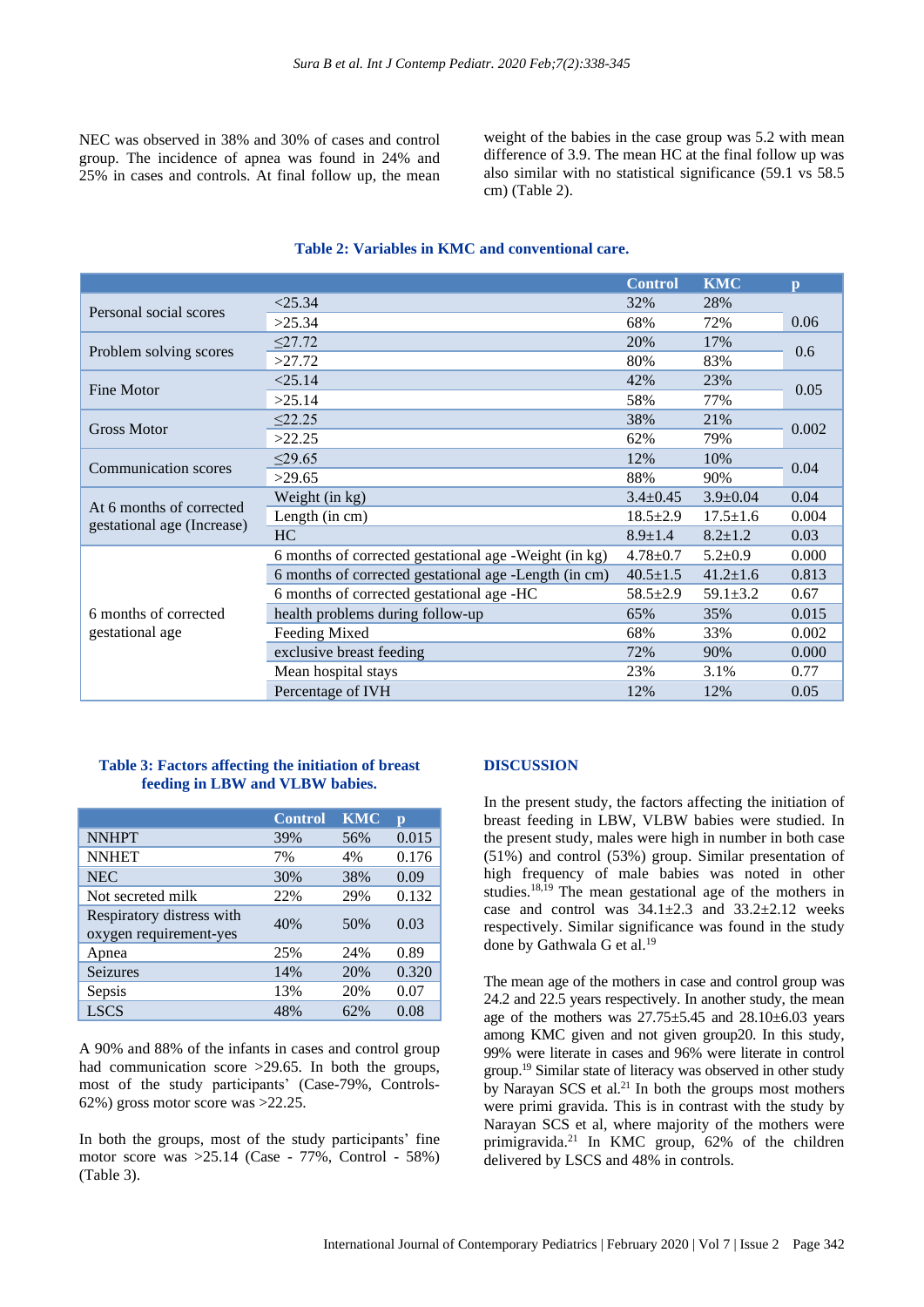In both the groups around 75% study participants had SGA, followed by AGA (around 23% in each group). Similar high representation of SGA was found in the study by RPN Suman et al, in contrast, AGA babies were more than SGA in a study conducted by Swarnkar K et al. 20,22

In both the groups, more than 90% of the study participants had Apgar score >7. There was no significant association of Apgar score between the groups.<sup>20</sup> This is in contrast with the study by Heidarzadeh M et al, where there was no significant difference found between the Apgar score at 5 min and the groups.<sup>23</sup>

The mean birth weight of the babies in cases and controls was1700 and 1580 gr respectively. There was significant difference between the mean birth weight and the groups. In contrast, the mean birth weight was less (around 1.3 kg) in a study by Jayaraman D et al, with no significant difference between the groups.18 Similar no significant difference between birth weight of the babies was found by Tessier R et al.<sup>24</sup>

The mean duration of stay in hospital in case and controls was nearly similar. In another study, though similar non significance was found by Swarnakar K et al, (Case - 11.49+1.7, Control-12.59+2.63) and RP Suman et al,  $(Case - 12.78 + 6.27$  and control -  $12.86 + 5.77$ ), the duration of stay was found to be less.<sup>20,23,24</sup> 90% were exclusively breast fed in cases and 72% in control, with significant difference between the groups. Similar significance was found in other study. 20-24

In this study, 35% had health problems in cases and 65 % in control with significant difference. Similarly, nearly 45% of the infants had health problems in a study conducted by Lakew W et al.<sup>25</sup> 50% of infants had respiratory distress with oxygen requirement among case group and 40% in control.<sup>25</sup> In contrast, only around 9% and 18% needed CPAP in a study conducted by Jayaraman D et al, with no significance.

In this study, NEC was observed in 38% and 30% of cases and control group. The magnitude of NEC in this study was found to be high due to the inclusion of the newborns born outside the centre and were referred to NICU unit of the study area within 24 hours of the birth. In a meta-analysis done by Boundy EO et al, KMC did not have any significant effect on risk of necrotizing enterocolitis (RR 0.96).<sup>26</sup>

The incidence of apnea was found in 24% and 25% in cases and controls. This percentage was less in the studies conducted by Swarnakar K (no cases in KMC group, 6.75 in CMC group) and RP Suman (4.3% in cases and 44.4% in controls.

The association between sepsis and the groups was not significant but the rate of sepsis in this study was seen to be high in cases (20%) as compared to control (13%). But in other studies, sepsis was found to be less in KMC given group by Swarnkar K (6.7%), KMC meta-analysis (RR 0.67;), RP Suman (3.9%). The explanation that can be given here for high rate of sepsis is due to referral of high-risk babies to NICU unit within 24 hours of the birth.

The association between the mean birth weight and the groups is significant. At final follow up, the mean weight of the babies in the case group was 5.2 with mean difference of 3.9 and was found to be significant. Similarly, there was significance found in the weight gain between case and control group22,23. The mean of the HC was almost similar in cases (31.2) and control (30.5). The mean HC at the final follow up was also similar with no statistical significance (59.1 vs 58.5 cm). But the mean gain in the HC was statistically significant with mean of 8.2 in case group and 8.9 in control group. Bera A in his study found that there was less physical development in KMC group than the control group because of their low gestational age. By the end of 6 months, the babies receiving KMC care had surpassed their study counterparts in physical growth.<sup>16</sup>

In this study, the areas like communication, problem solving, and personal-social areas are taken under cognitive area. 90% and 88% of the infants in cases and control group had communication score >29.65. Chi square result showed that there was significant association between communication and groups (p=0.04). With problem solving area and personal social area, there was no significance found between the groups. In line with these results, Ribeiro CC et al, found significant difference between the groups in areas of language, personal-social using DDST II scale.<sup>27</sup>

Teissier et al, used Griffiths test was used to determine the mental development in six areas-locomotor, personalsocial, hearing and speech, eye and hand coordination, performance, and practical reasoning. The differences found between cases and controls was found to be significant.<sup>28</sup>

In both the groups, most of the study participants' (Case-79%, Controls-62%) gross motor score was >22.25. there was significant association between gross motor score and KMC (p value=0.002).

Denver Developmental Screening Test (DDST II) was used in a study by Ribeiro CC et al, to compare the performance of children born premature with Low Birth Weight (LBW) and Very Low Birthweight (VLBW) with that of children born at term. There were statistically significant results found between the groups.<sup>27</sup>

Ballot DE et al, found that there was no difference found in the mean composite score between the study group (VLBW) and controls for the motor  $(p=0.57)$  subscales.<sup>29</sup>

Ballot DE et al, in his study using Bayley Scales of Infant and Toddler Development Version 111 (BSID) to assess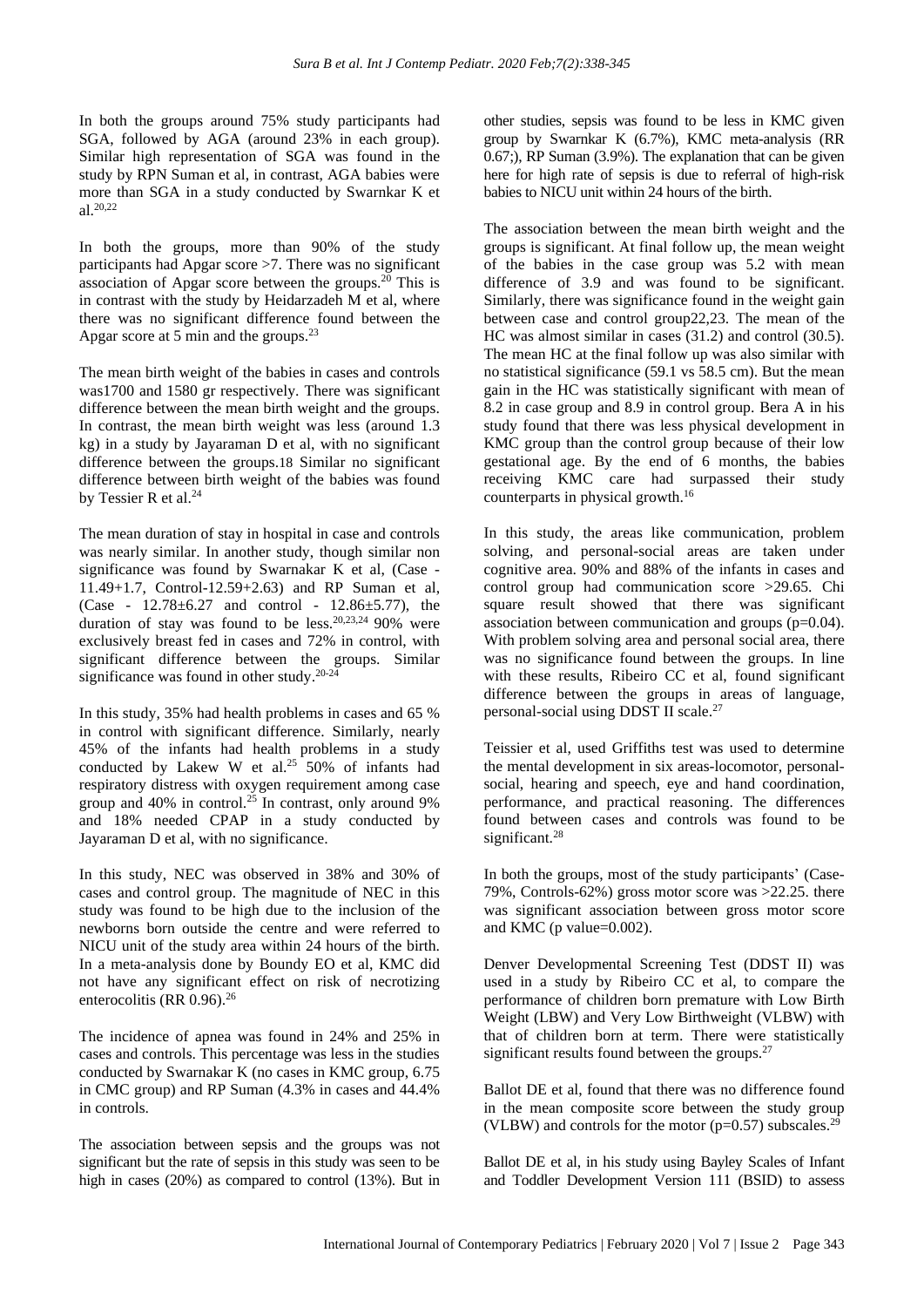development of the infants found that the mean motor subscale was 90.05 with 7.6% having score of less than 70.

In both the groups, most of the study participants' fine motor score was >25.14 (Case - 77%, Control - 58%). The result of Chi-Square test showed that there was significant association between fine motor score and KMC (p value=0.05). Similar to this study, statistically significant results were found in a study using DDST II scale.<sup>27</sup>

## **CONCLUSION**

The main factors affecting the initiation of breastfeeding in LBW and VLBW babies are LSCS, RDS, not secreted milk and seizures. KMC care helps to reduce morbidity in infants, also helps to increase exclusive breastfeeding rates, better growth and developmental outcome.

*Funding: No funding sources Conflict of interest: None declared Ethical approval: The study was approved by the Institutional Ethics Committee*

#### **REFERENCES**

- 1. Organization WH. International statistical classification of diseases and related health problems, tenth revision, 2<sup>nd</sup> ed. World Health Organization; 2004.
- 2. WHO. Global nutrition targets 2025: low birth weight policy brief Geneva. World Health Organization; 2014.
- 3. Mehrban S. Disorders of weight and gestation. In: Singh Mehrban., eds. Care of the newborn. 4<sup>th</sup> edn. Sagar Publication; New Delhi: 1991:112-25.
- 4. National Neonatalogy Forum of India. National Neonatal Perinatal Database-Report for year 2000. New Delhi: National Neonatology Forum, India; 2001.
- 5. Bang AT, Bang RA, Baitule S, Reddy MH, Deshmukh M. Effect of home-based neonatal care and management of sepsis on neonatal mortality: field trial in rural India: Lancet. 1999;354:1955-61.
- 6. Barker DJ. Mothers, babies, and health in later life. Elsevier Health Sciences; 1998.
- 7. Marlow N, Wolke D, Bracewell MA, Samara M. Neurologic and developmental disability at six years of age after extremely preterm birth. New Eng J Med. 2005 Jan 6;352(1):9-19.
- 8. Aylward GP. Neurodevelopmental outcomes of infants born prematurely. J Develop Behavioral Pediatr. 2014 Jul 1;35(6):394-407.
- 9. Brévaut-Malaty V, Busuttil M, Einaudi MA, Monnier AS, D'Ercole C, Gire C. Longitudinal follow-up of a cohort of 350 singleton infants born at less than 32 weeks of amenorrhea: neurocognitive screening, academic outcome, and perinatal factors. Eur J Obstetr Gynecol Reproduct Biol. 2010 May 1;150(1):13-8.
- 10. Marlow N. Motor and executive function at 6 years of age after extremely preterm birth. Pediatr. 2007;120(4):793-804.
- 11. Bigelow AE, Littlejohn M, Bergman N, McDonald C. The relation between early mother–infant skin‐ to‐skin contact and later maternal sensitivity in South African mothers of low birth weight infants. Infant Mental Health J: Offi Pub World Assoc Infant Mental Health. 2010 May;31(3):358-77.
- 12. Tripathy AK, Mishra L, Bakhshi S, Arya LS. Breast feeding and childhood hematological malignancy. Ind J Pediatr. 2004 May 1;71(5):417-8.
- 13. Chye JK, Lim CT. Breastfeeding at 6 months and effects on infections. Singapore Med J. 1998 Dec; 39(12): 551-6.
- 14. Hoyer S, Horvat L. Successful breast-feeding as a result of a health education programme for mothers. J Advan Nursing. 2000 Nov;32(5):1158-67.
- 15. Lauer JA, Betrán AP, Barros AJ, de Onís M. Deaths and years of life lost due to suboptimal breastfeeding among children in the developing world: a global ecological risk assessment. Pub Health Nutrit. 2006 Sep;9(6):673-85.
- 16. Bera A, Datta P, Hazra A, Ghosh J, Sardar S, Paria A. Kangaroo mother care in low birth weight babies: measures to mitigate challenges in implementation. Astrocyte. 2014 Oct 1;1(3):190.
- 17. Scharf RJ, Stroustrup A, Conaway MR, DeBoer MD. Growth and development in children born very low birthweight. Archiv Dis Childhood-Fetal Neonatal Edit. 2016 Sep 1;101(5):F433-8.
- 18. Jayaraman D, Mukhopadhyay K, Bhalla AK, Dhaliwal LK. Randomized controlled trial on effect of intermittent early versus late kangaroo mother care on human milk feeding in low-birth-weight neonates. J Human Lactat. 2017 Aug;33(3):533-9.
- 19. Gathwala G, Singh B, Singh J. Effect of Kangaroo Mother Care on physical growth, breastfeeding and its acceptability. Trop Doctor. 2010 Oct;40(4):199- 202.
- 20. Swarnkar K, Vagha J. Effect of kangaroo mother care on growth and morbidity pattern in low birth weight infants. J Krishna Instit Med Sci Uni. 2016 Jan 1;5(1):91-9.
- 21. Narayan S, Natarajan N, Bawa KS. Maternal and neonatal factors adversely affecting breastfeeding in the perinatal period. Med J Armed Forces Ind. 2005 Jul 1;61(3):216-9.
- 22. Suman Rao PN, Udani R, Nanavati R. Kangaroo mother care for low birth weight infants: a randomized controlled trial. Ind Pediatr. 2008;45(1):17.
- 23. Heidarzadeh M, Hosseini MB, Ershadmanesh M, Tabari MG, Khazaee S. The effect of kangaroo mother care (KMC) on breast feeding at the time of NICU discharge. Iranian Red Cres Med J. 2013 Apr;15(4):302.
- 24. Tessier R, Cristo MB, Velez S, Giron M, Nadeau L, de Calume ZF, et al. Kangaroo Mother Care: A method for protecting high-risk low-birth-weight